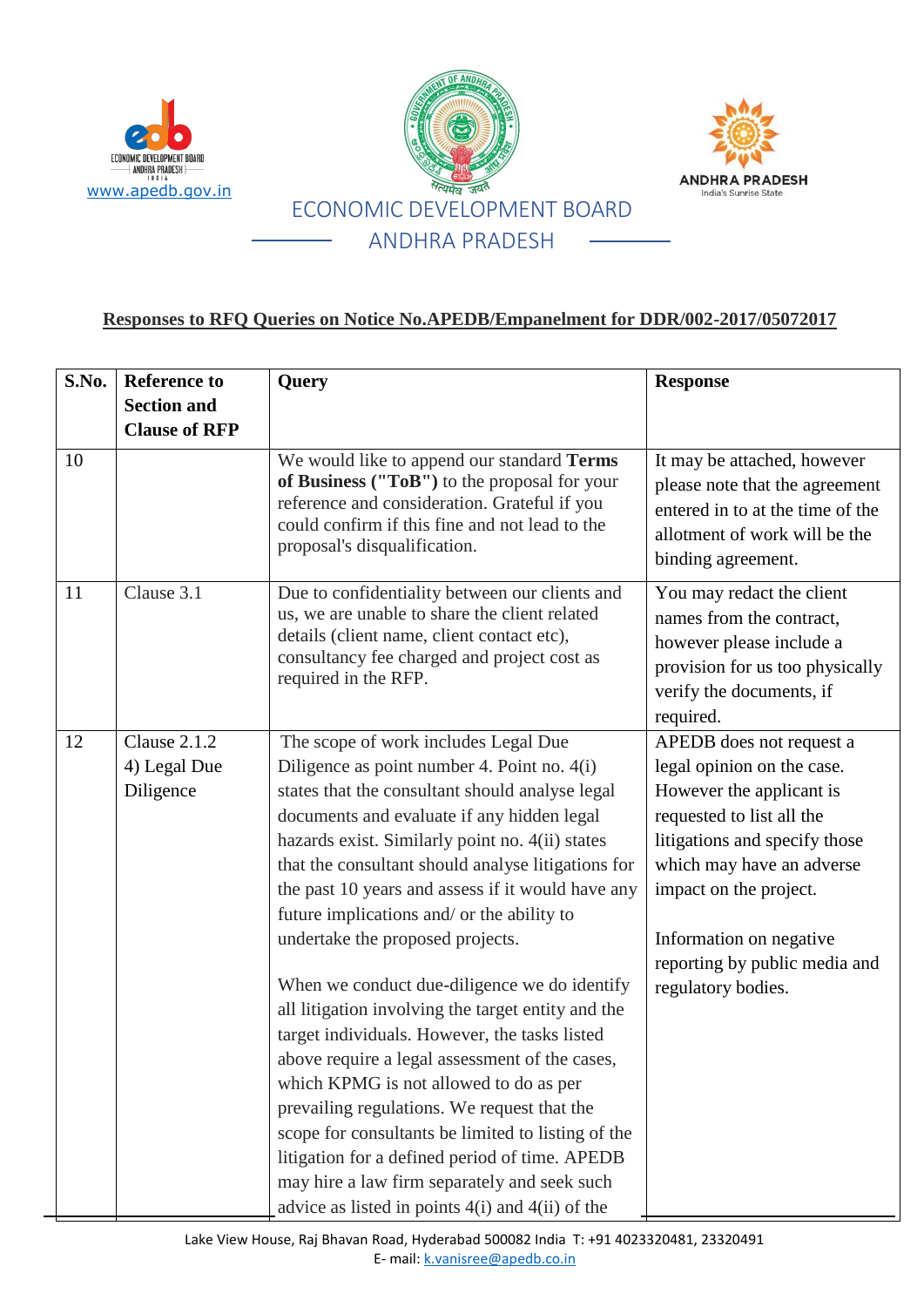





|    |                                                                         | RFQ on a need basis.                                                                                                                                                                                                                                                                                                                                                                                                                                                                                                                                                                                                                                                                          |                                                                                                                                        |
|----|-------------------------------------------------------------------------|-----------------------------------------------------------------------------------------------------------------------------------------------------------------------------------------------------------------------------------------------------------------------------------------------------------------------------------------------------------------------------------------------------------------------------------------------------------------------------------------------------------------------------------------------------------------------------------------------------------------------------------------------------------------------------------------------|----------------------------------------------------------------------------------------------------------------------------------------|
| 13 | Form 1                                                                  | We have checked with our internal legal team<br>on the verbiage of the self declarations mention<br>in Form 1 of the RFP document.                                                                                                                                                                                                                                                                                                                                                                                                                                                                                                                                                            | As specified in Amendment<br>dated 22nd July, 2017 to<br>Notice<br>No.APEDB/Empanelment for<br>DDR/002-2017/05072017.                  |
| 14 | Clause 2.1.3                                                            | In the section on key personnel the requirement<br>states that the Background check specialist<br>should be located in Hyderabad/ Vijayawada.<br>While we understand the requirement of a<br>contact person in Hyderabad/ Vijayawada the<br>specialist can be based anywhere in India as the<br>due-diligence process is usually conducted<br>online or through site visits at the target entity's<br>office/factory locations. The specialist can also<br>travel to Hyderabad/ Vijayawada for<br>presentations or discussions as required by<br>APEDB. We request you to consider removing<br>the requirement of the Background check<br>specialist being based in Hyderabad/<br>Vijayawada. | Background check specialist<br>should be located in<br>Hyderabad/ Vijayawada.                                                          |
| 15 | Clause 2.2.1 -<br>Minimum<br>Eligibility<br>Criteria for<br>Empanelment | X in India is a partnership firm and not a<br>company/a corporate body or a Limited<br>Liability Partnership. Is it possible that X<br>participate as a partnership firm.                                                                                                                                                                                                                                                                                                                                                                                                                                                                                                                     | Accepted                                                                                                                               |
| 16 | 2.2.11 - Minimum<br>Eligibility<br>Criteria for<br>Empanelment          | X has conducted multiple assignments of<br>similar nature (preparation of due diligence<br>reports) in the past, but, none of these are with<br>central government/state government or any of<br>its agencies. However, X has worked with<br>government and its agencies for various other<br>services.<br>X wants to clarify if prior working experience<br>with government for similar nature of services<br>(due diligence reports) is a mandatory<br>requirement OR experience of working with<br>government agencies for other services will<br>suffice the purpose.                                                                                                                     | Prior working experience with<br>government for similar nature<br>of services (due diligence<br>reports) is a mandatory<br>requirement |